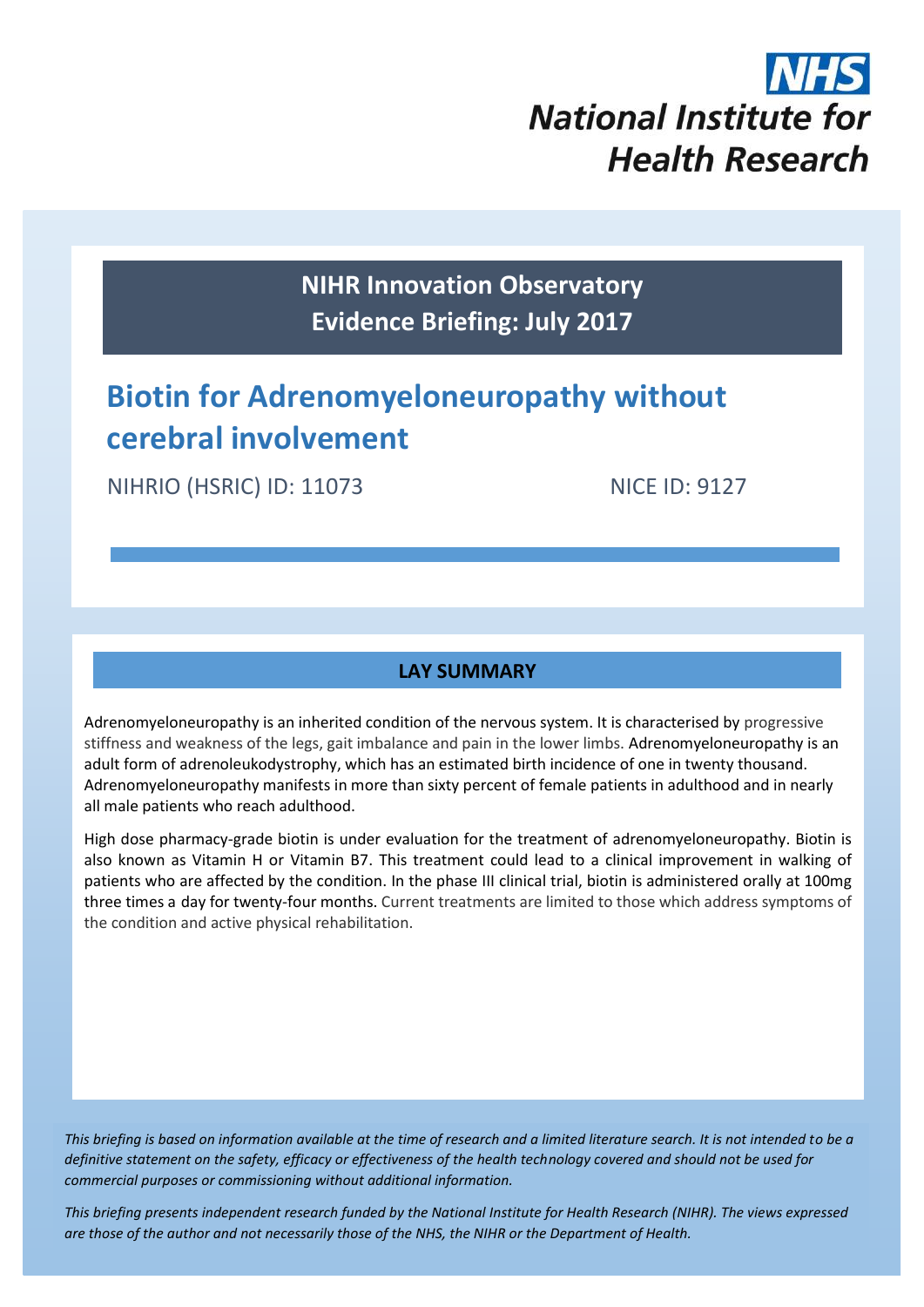#### **TARGET GROUP**

Adrenomyeloneuropathy (without cerebral involvement) aged 18-60 years.

#### **TECHNOLOGY DESCRIPTION**

<span id="page-1-0"></span>Biotin (MD1003; Coenzyme R; D-biotin Vitamin H) is an active pharmaceutical ingredient thought to have both pro-myelinogenic effects and to enhance the supply of energy for nerve impulse transmission.<sup>1</sup> Biotin has a mode of action which potentially influences the following targets: (i) it activates acetyl-CoA carboxylases (ACC1 and ACC2), the rate-limiting enzymes in the synthesis of fatty acids required for myelin synthesis, and (ii) it activates the Krebs cycle in demyelinated axons to increase energy production.[1](#page-1-0)

Alternative treatment options for adrenomyelonopathy (AMN) are often limited to the treatment of symptoms (e.g. medications against spasticity, sphincter dysfunctions, impotence and neuropathic pain) and active physical rehabilitation.<sup>2</sup> Lorenzo's Oil is currently under investigation as a treatment for AMN. This is a 4:1 mixture of glyceryl trioleate and glyceryl trierucate, which, when given orally and combined with a diet reduction of very long-chain fatty acids (VLCFA), has been shown to normalize the level of VLCFA in plasma[.](#page-1-1)<sup>2</sup>

In the phase III trial, biotin is administered orally at 100mg three times a day for 24 months.<sup>3</sup>

Biotin is in phase III development for AMN, primary progressive multiple sclerosis and secondary progressive multiple sclerosis. Phase II trials are being conducted for [amyotrophic lateral sclerosis](https://pharma.globaldata.com/DiseaseDetails.aspx?IndicationIDS=8452&IndicationNames=Amyotrophic%20Lateral%20Sclerosis) and chronic inflammatory demyelinating polyneuropathy.<sup>4</sup>

## <span id="page-1-1"></span>**INNOVATION and/or ADVANTAGES**

Current treatments for AMN are limited to those which address symptoms of the condition and active rehabilitation[.](#page-1-1)<sup>2</sup> If licensed, biotin will offer an additional treatment option for patients with AMN.

#### <span id="page-1-2"></span>**DEVELOPER**

#### MedDay Pharmaceuticals SA

#### **BACKGROUND**

Adrenomyeloneuropathy (AMN) is an inherited condition that affects the spinal cord. It is a form of Xlinked adrenoleukodystrophy (X-ALD) which is a rare neurodegenerative disorder, caused by mutations of the ABCD1 gene, which results in loss of function of the encoded adrenoleukodystrophy protein (ALDP)[.](#page-1-1)<sup>2</sup> Because the gene defect is located on the X chromosome, males are usually more affected than women (who have two copies of the X chromosome)[.](#page-1-1)<sup>2</sup> AMN (the most frequent adult form of X-ALD) manifests in more than 60% of female X-ALD patients in adulthood and nearly all male X-ALD patients who reach adulthood[.](#page-1-1)<sup>2</sup> ALDP deficiency impairs the metabolism of very long-chain fatty acids, resulting in their accumulation in plasma and tissues[.](#page-1-1)<sup>2</sup> Virtually all males with X-ALD who develop AMN in adulthood, usually do so in the 3<sup>rd</sup> or 4<sup>th</sup> decade. Initially, the neurologic disability is slowly progressive. As a consequence of spinal cord involvement, males with AMN develop progressive stiffness and weakness of the legs, gait imbalance, pain in the lower limbs and sphincter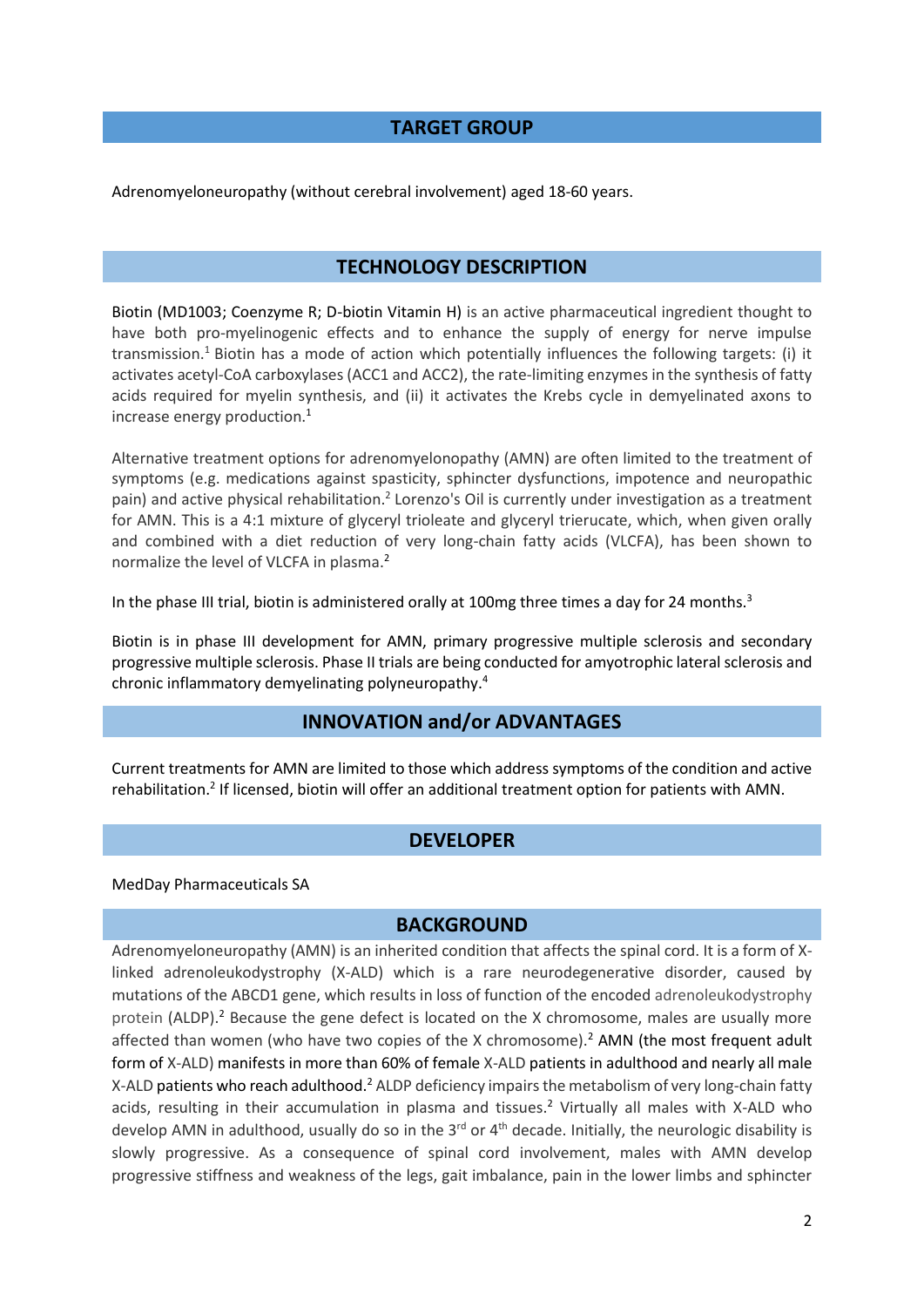disturbances (mostly urinary).<sup>[2](#page-1-1)</sup> Sensory ataxia, faecal incontinence and pain in the legs are often more prominent in symptomatic women with AMN.<sup>5</sup>

Signs and symptoms of AMN vary, but may include:

- <span id="page-2-1"></span>• Difficulty walking
- Changes in gait (style of walking)
- Progressive stiffness and weakness of the legs
- Ataxia
- **•** Hypertonia
- Speech difficulties
- Adrenal insufficiency
- Sexual dysfunction and/or impotence
- Problems with bladder control
- Mild peripheral neuropathy
- Weight loss
- <span id="page-2-0"></span> $\bullet$  Nausea<sup>6</sup>

1

In addition to the symptoms above, people with AMN with cerebral involvement may develop behavioural abnormalities, vision loss, hearing problems and/or seizures.[6](#page-2-0)

## **CLINICAL NEED and BURDEN OF DISEASE**

X-linked adrenoleukodystrophy (X-ALD) is the most common peroxisomal disorder.[5](#page-2-1) The estimated birth incidence of X-ALD is 1 per 20,000 births.<sup>a,7</sup> AMN manifests in more than 60% of female patients in adulthood and nearly all male patients who reach adulthood.<sup>[7](#page-2-2)</sup> In 2015-16, there were 268 hospital admissions, 310 finished consultant episodes and 952 bed days due to disorders of fatty-acid metabolism (ICD code: E71.3) in England.<sup>8</sup>

## <span id="page-2-2"></span>**RELEVANT GUIDANCE**

#### **NICE GUIDANCE**

 NICE guideline (NG 42). Motor neurone disease: assessment and management. February 2016

#### **NHS ENGLAND and POLICY GUIDANCE**

NHS England. 2013/14 NHS Standard contract for medical genetics (all ages). E01/S/a

<sup>a</sup> Estimated general birth incidence; burden of disease data are unavailable for specific countries or regions via routine sources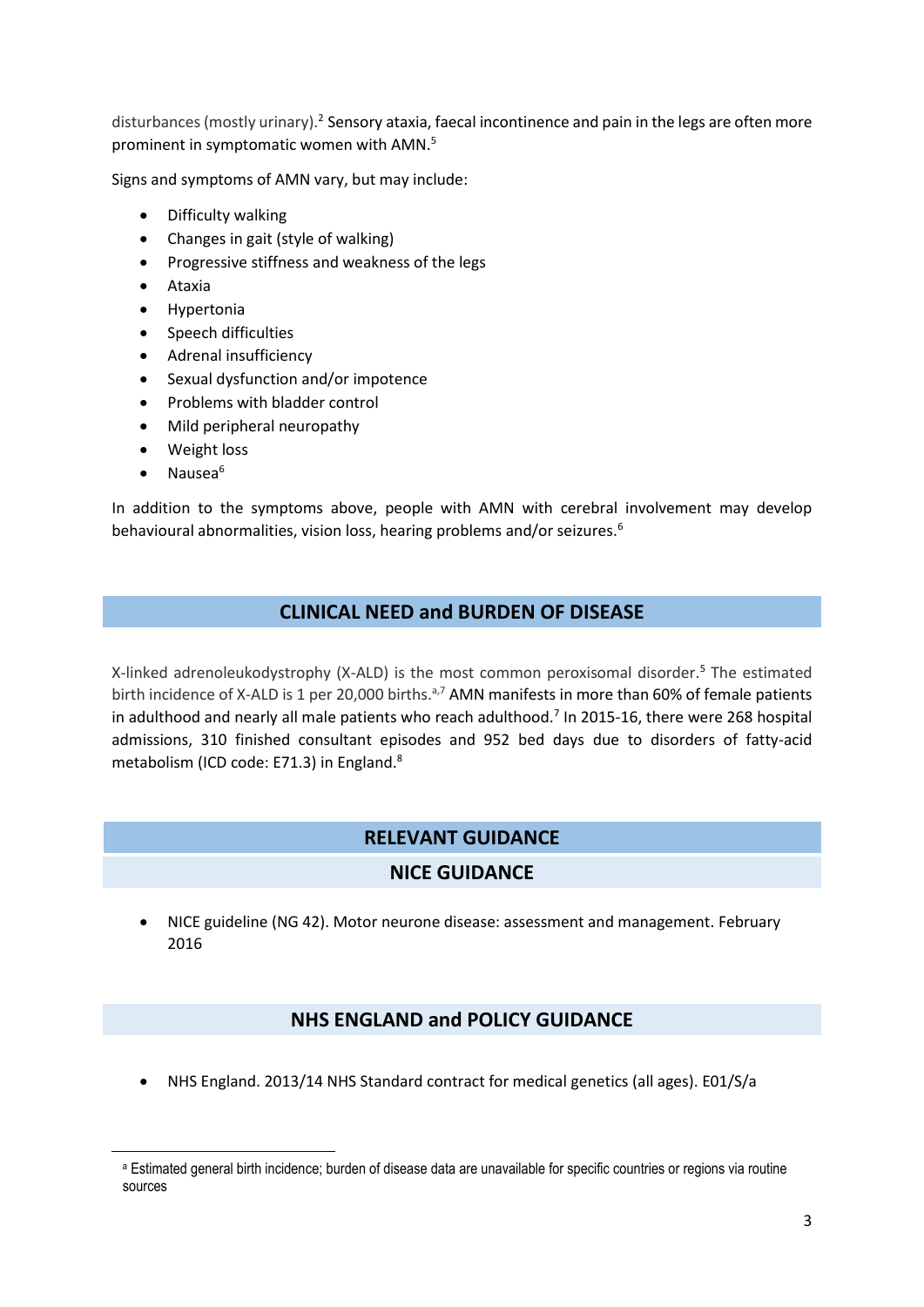#### **OTHER GUIDANCE**

No relevant guidance identified

#### **CURRENT TREATMENT OPTIONS**

Treatment for AMN is symptomatic. An annual or bi-annual evaluation by a neurologist for treatment of spasticity and neuropathic pain and referral to an urologist are recommended. Plasma testosterone, cortisol, mineralocorticoids, ACTH levels and ACTH stimulation responses must be tested regularly and replacement therapy may be required. In adult males with AMN, a yearly brain MRI must be performed to detect early signs of cerebral demyelination and propose allogeneic hematopoietic stem cell transplantation if a donor is available.<sup>[7](#page-2-2)</sup> Lorenzo's oil is currently under investigation as a treatment for AMN.<sup>[6](#page-2-0)</sup> This is a 4:1 mixture of glyceryl trioleate and glyceryl trierucate, which when given orally and combined with a diet reduction of very long-chain fatty acids (VLCFA), has been shown to normalize the level of VLCFA in plasma. [2](#page-1-1)

## **EFFICACY and SAFETY**

| <b>Trial</b>        | NCT02961803, MD1003-AMN MD1003 in Adrenomyeloneuropathy; adults; High<br>Dose biotin vs placebo; phase II/III                                                                                                                                                  |
|---------------------|----------------------------------------------------------------------------------------------------------------------------------------------------------------------------------------------------------------------------------------------------------------|
| <b>Sponsor</b>      | <b>MedDay Pharmaceuticals SA</b>                                                                                                                                                                                                                               |
| <b>Status</b>       | Ongoing                                                                                                                                                                                                                                                        |
| Source of           | Trial registry <sup>3</sup>                                                                                                                                                                                                                                    |
| <b>Information</b>  |                                                                                                                                                                                                                                                                |
| Location            | 3 EU countries not UK                                                                                                                                                                                                                                          |
| <b>Design</b>       | Randomised, placebo-controlled, double-blind study                                                                                                                                                                                                             |
| <b>Participants</b> | n= 67, males, aged 18-60 years, ABCD1 gene mutation identified, elevated<br>plasma VLCFA, clinical signs of AMN with at least pyramidal signs in the lower<br>limbs and difficulties to walk<br>Note: this is not an exhaustive list of the inclusion criteria |
| <b>Schedule</b>     | The study lasts for 12 months followed by a 12 month extension phase during<br>which all subjects are treated with MD1003.                                                                                                                                     |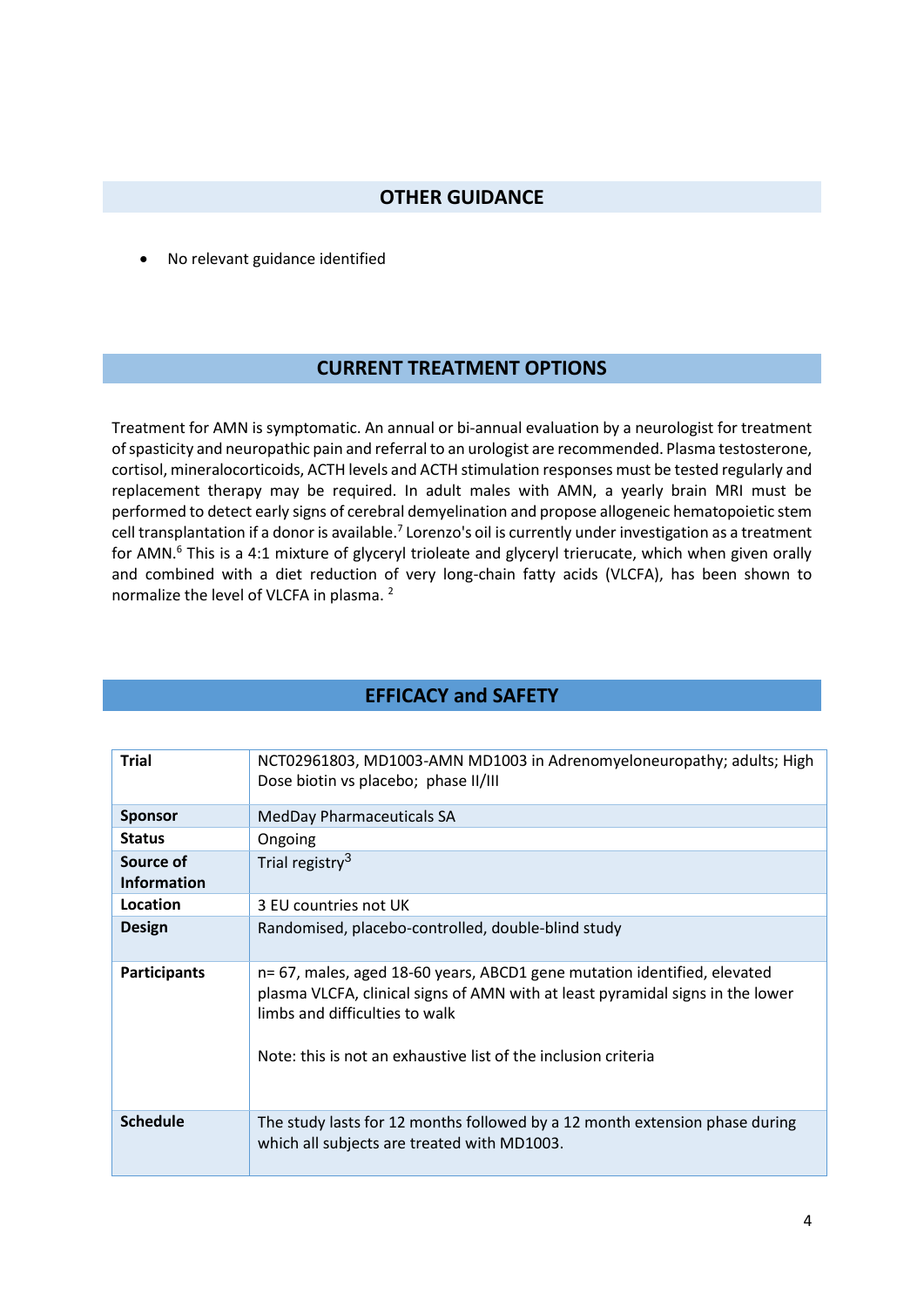|                                   | Subjects are randomized into two arms:                                                                                                                                                                                 |
|-----------------------------------|------------------------------------------------------------------------------------------------------------------------------------------------------------------------------------------------------------------------|
|                                   | Arm I - Subjects (n=40) receive MD1003 capsule at a dose of 100 mg orally, 1<br>capsule three times a day for 24 months                                                                                                |
|                                   | Arm II - Subjects (n=20) receive placebo capsule orally, 1 capsule three times<br>a day for 12 months, then switch to MD1003 100mg capsule, 1 capsule three<br>times a day for 12 months                               |
| Follow-up                         | 12 months                                                                                                                                                                                                              |
| Primary<br><b>Outcomes</b>        | Mean change of 2-Minutes-Walk-Test (2MWT) between months 12 and baseline<br>[ Time Frame: Baseline and 12 Months ]                                                                                                     |
| Secondary<br><b>Outcomes</b>      | Proportion of patients with improved 2MWT of at least 20%                                                                                                                                                              |
|                                   | [Time Frame: Baseline, 9 months, 12 months ] at months 9 and months 12                                                                                                                                                 |
|                                   | compared to the best value among screening and baseline                                                                                                                                                                |
|                                   | Proportion of patients with improved TW25 (time to walk 25 feet) of at least<br>20% [ Time Frame: Baseline, 9 months, 12 months ] at months 9 and months 12<br>compared to the best value among screening and baseline |
|                                   | Mean Change in TW25 [ Time Frame: Baseline and 12 months ]                                                                                                                                                             |
|                                   | Timed Up and Go test [ Time Frame: 12 Months ]                                                                                                                                                                         |
|                                   | Eurogol EQ-5D questionnaire [ Time Frame: 12 months ]                                                                                                                                                                  |
|                                   | Quality of Life questionnaire                                                                                                                                                                                          |
|                                   | Qualiveen Questionnaire [ Time Frame: 12 Months ]                                                                                                                                                                      |
|                                   | Qualiveen to evaluate urinary function                                                                                                                                                                                 |
| <b>Key Results</b>                |                                                                                                                                                                                                                        |
| <b>Adverse effects</b><br>(AEs)   | $\overline{\phantom{0}}$                                                                                                                                                                                               |
| <b>Expected</b><br>reporting date | Study completion date reported as August 2017.                                                                                                                                                                         |

# **ESTIMATED COST and IMPACT**

#### **COST**

The cost of biotin is not yet known.

## **IMPACT – SPECULATIVE**

# **IMPACT ON PATIENTS AND CARERS**

☐ Reduced mortality/increased length of survival

 $\boxtimes$  Reduced symptoms or disability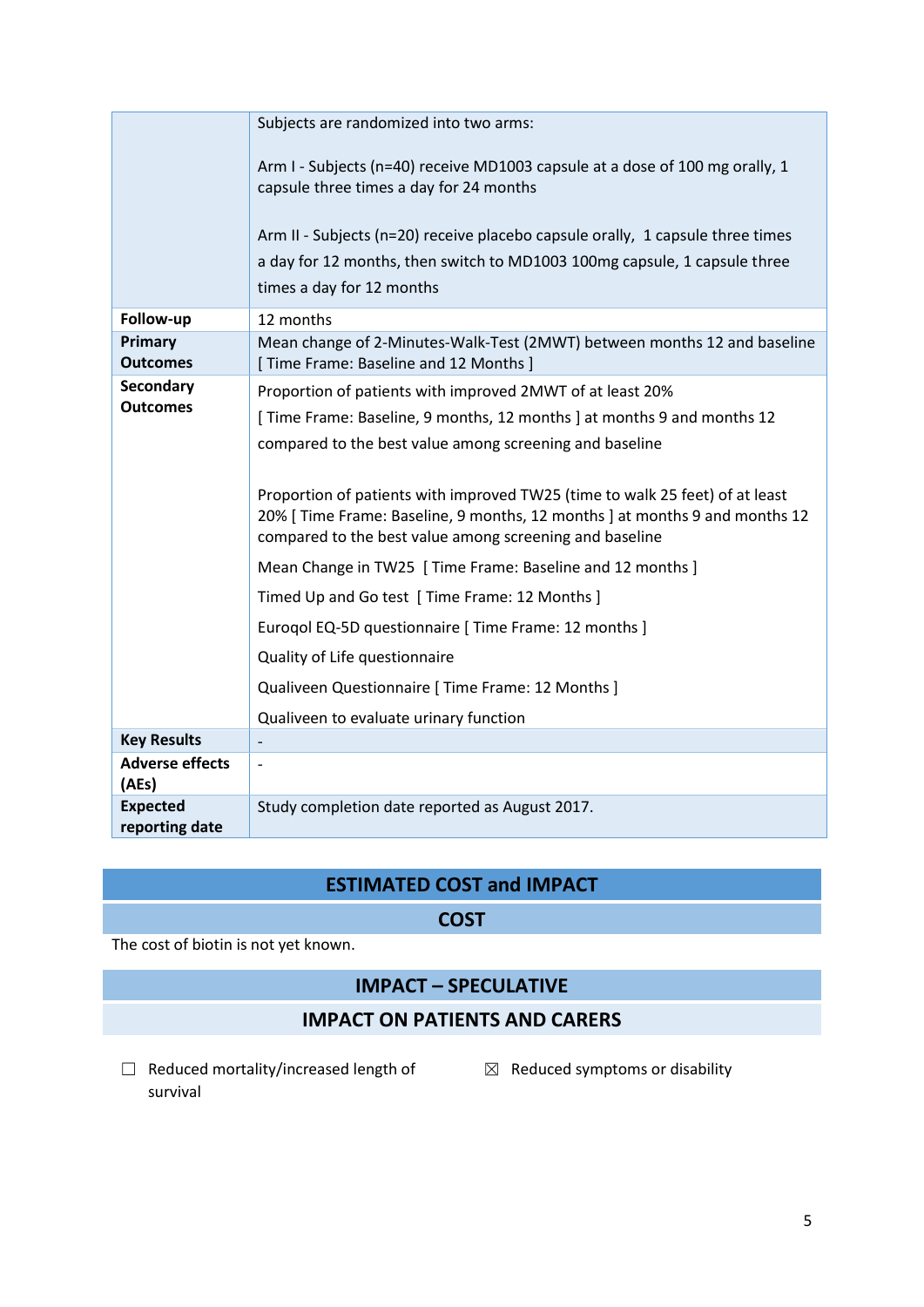$\boxtimes$  Other: *specify, e.g. improved quality of life for*  $\Box$  No impact identified *carers, improved patient convenience, wider societal benefits (e.g. earlier return to normal activities, including employment) etc.*

#### **IMPACT ON HEALTH and SOCIAL CARE SERVICES**

- ☐ Increased use of existing services ☒ Decreased use of existing services
- ☐ Re-organisation of existing services ☐ Need for new services
- ☐ Other: *specify, e.g. new staff training requirements, requirement for new facilities, specialist laboratory testing, etc.*

#### **IMPACT ON COSTS and OTHER RESOURCE USE**

- ☒ Increased drug treatment costs ☐ Reduced drug treatment costs
- 
- ☐ Other increase in costs: *specify, e.g. new specialist clinics required, capital investment required, additional staff training required, additional costs for IV administration in clinic, more patients eligible for treatment, etc.*
- ☐ Other: *specify, e.g. uncertain unit cost*
- ☐ Other reduction in costs: *specify, e.g. reduced use of secondary care/specialist services, reduced need for interventional procedures, reduced social care costs, etc.*
- $\Box$  None identified

☐ None identified

#### **OTHER ISSUES**

 $\Box$  Clinical uncertainty or other research question identified: *specify*

*compared to existing treatments*

☒ None identified